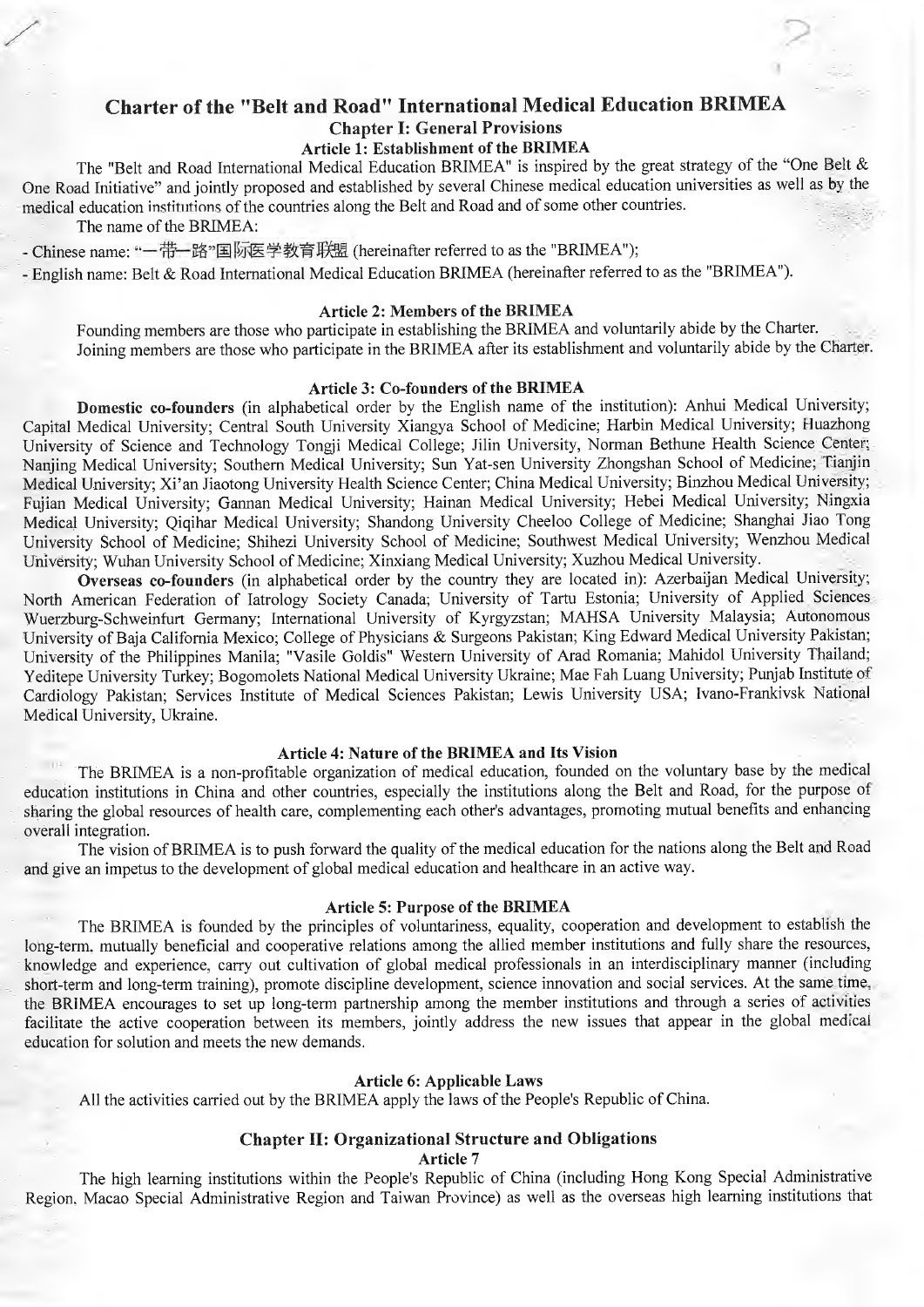complete official registration, accept the BRIMEA Charter, participate in BRIMEA activities, carry out or plan to carry out the medical education, scientific research and counseling activities may apply to the council board and become members of the BRIMEA upon approval.

**Article** 8 . • u n i Any member of the BRIMEA that violates the provisions of the Charter or fails to perform its obligations shall oe advised by the council to vote out of the BRIMEA.

# **Article 9**

The council board will be set up under the BRIMEA, acting as its supreme organ. The first council board shall be composed of its founding members. Starting from the second council board, the council members shall be elected by its members. The chairman of the council board and the vice chairman shall be rotated by the member universities for a term of three years. The council board meets once a year. The Chairman of the council board may convene an interim meeting as required. The council meeting shall be held only when over half of its members may be able to attend.

# **Article 10: Main Duties of the Council Board**

( 1) formulate and revise the charter and management system of the BRlMEA's internal organization;

(2) validate BRIMEA work plan;

(3) admit new members;

- (4) prepare for and hold the council meetings;
- (5) organize member institutions to carry out activities; and
- (6) decide other major issues of the BRIMEA.

## **Article 11**

The Council board of the BRIMEA shall set up a secretariat under it, usually in the institution where the chairman of the council board serves. The secretariat is the daily affairs agency of the BRIMEA under the leadership of the council board to guide and coordinate the work of its member institutions; make recommendations to the council on the revision of the Charter and its internal management system; and draft the proposals according to the opinions of the BRIMEA's annual work plan and preparation of the annual implementation report; formulation of the agenda of the council meetings and so on. The secretariat staffs are appointed by the chairman of the council board.

# **Article 12**

Common affairs of the BRIMEA shall take effect only with the approval of half of the council members.

#### **Article 13 '**

The BRIMEA may set up special academic committees as required, once approved by the council board.

### **Chapter III: Areas of Cooperation**

#### **Article 14: Disciplines Construction**

The BRIMEA enhances cooperation among the members schools in the field of global medical and health sciences and promotes the construction of disciplines related to the healthcare sector of the countries along the Belt and Road and its crosscutting development, by complementing each other's strengths, actively promoting the co-compilation ot textbooks and materials, sharing of information and data resources among the member institutions.

# **Article 15: Talent Cultivation**

A joint training base of innovative professionals shall be established for the countries along the Belt and Road to carry out the training and cultivation of the innovative and top-notch talent requested by the global medical and healthcare demand; joint research of medical education reform and textbook construction shall be carried out so as to realize the collaborative development and sharing of the medical and health curriculum resources.

#### **Article 16: Team Building**

The BRIMEA shall promote cross-school lectures and guidance of teachers among its members, and guide the interinstitutional construction of student exchange and other systems; jointly carry out teacher recruitment and ttaining, jointly hire high-level researchers and professors; promote the sharing of teachers' resources; and cultivate and dispatch experts and leaders in the global medical and healthcare fields.

#### **" ' Article 17: Scientific Research . . .**

The BRIMEA shall encourage and support inter-institutional academic exchange among faculties and teachers, jointy organize various high-level academic forums for medical and healthcare and medical education and strive to enhance the